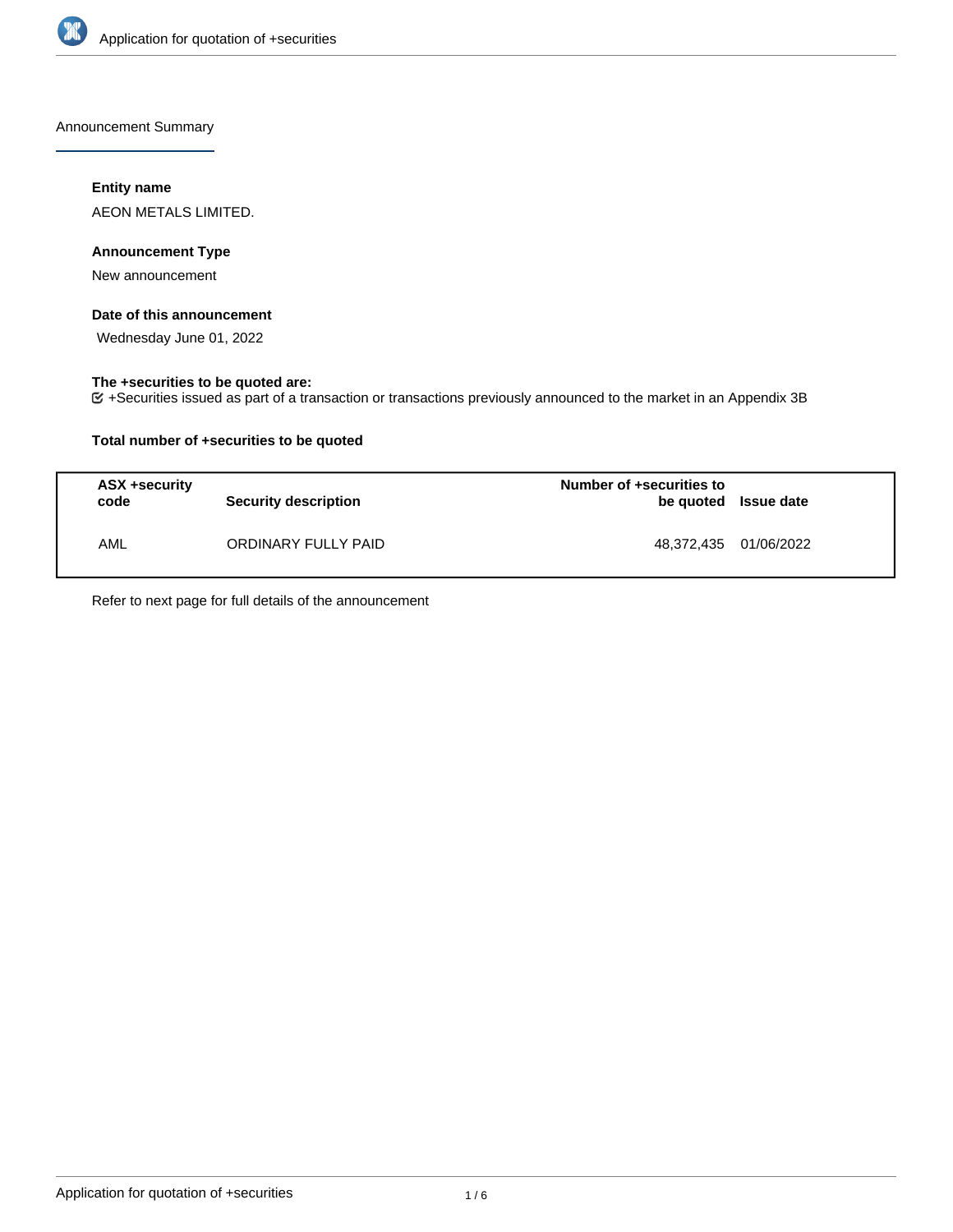

Part 1 - Entity and announcement details

## **1.1 Name of entity**

AEON METALS LIMITED.

We (the entity named above) apply for +quotation of the following +securities and agree to the matters set out in Appendix 2A of the ASX Listing Rules.

**1.2 Registered number type** ACN

**Registration number** 121964725

**1.3 ASX issuer code** AML

**1.4 The announcement is**

New announcement

### **1.5 Date of this announcement**

1/6/2022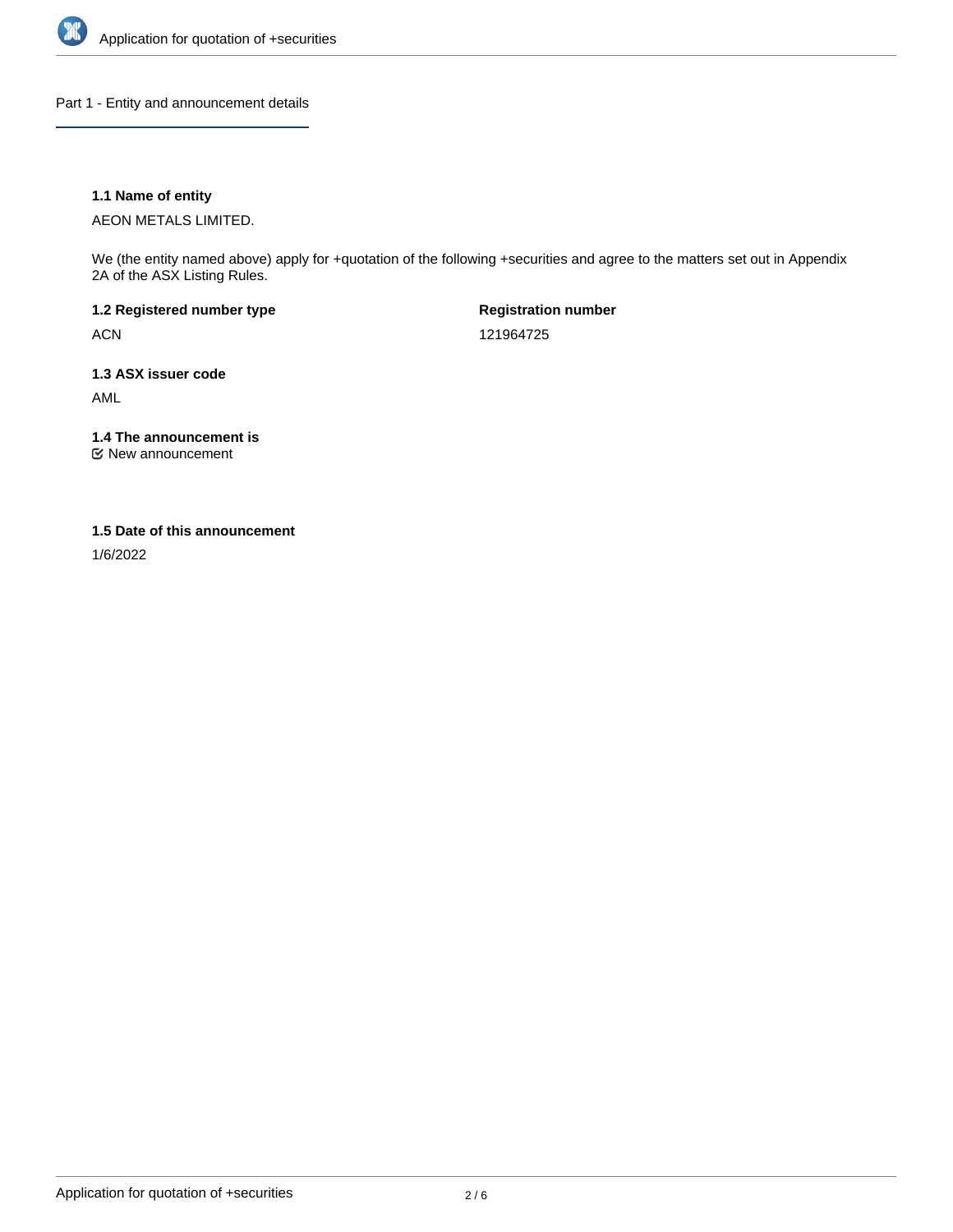

## Part 2 - Type of Issue

#### **2.1 The +securities to be quoted are:**

+Securities issued as part of a transaction or transactions previously announced to the market in an Appendix 3B

#### **Previous Appendix 3B details:**

| <b>Announcement Date and</b><br>Time                                         | <b>Announcement Title</b> | Selected Appendix 3B to submit quotation<br>reguest |
|------------------------------------------------------------------------------|---------------------------|-----------------------------------------------------|
| 09-May-2022 18:10<br>Update - Update - Proposed issue of<br>securities - AML |                           | A standard +pro rata issue (non-renounceable)       |
|                                                                              |                           |                                                     |

# **2.3a.2 Are there any further issues of +securities yet to take place to complete the transaction(s) referred to in the Appendix 3B?**

Yes

### **2.3a.3 Please provide details of the further issues of +securities yet to take place to complete the transaction(s) referred to in the Appendix 3B**

Issue of unlisted Loyalty Options pursuant to the Company's announcement dated 9 May 2022.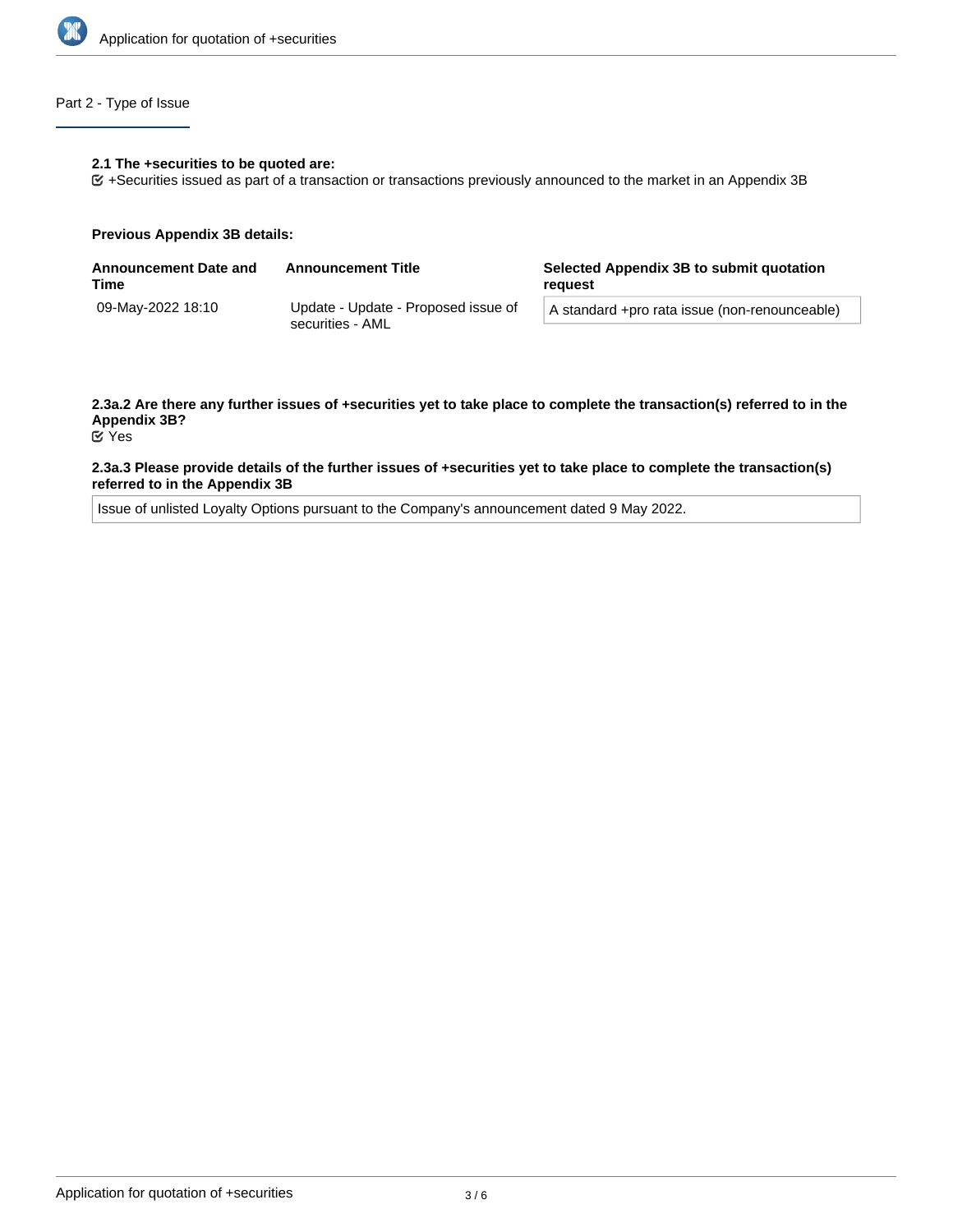

Part 3A - number and type of +securities to be quoted where issue has previously been notified to ASX in an Appendix 3B

## Corporate Action Component Detail

## **ASX +security code and description**

AML : ORDINARY FULLY PAID

### **Issue date**

1/6/2022

### Distribution Schedule

**Provide a distribution schedule for the new +securities according to the categories set out in the left hand column including the number of recipients and the total percentage of the new +securities held by the recipients in each category.**

| Number of +securities held | Number of holders | Total percentage of +securities held<br>For example, to enter a value of 50%<br>please input as 50.00 |
|----------------------------|-------------------|-------------------------------------------------------------------------------------------------------|
| $1 - 1,000$                |                   | %                                                                                                     |
| $1,001 - 5,000$            |                   | %                                                                                                     |
| $5,001 - 10,000$           |                   | %                                                                                                     |
| 10,001 - 100,000           |                   | %                                                                                                     |
| 100,001 and over           |                   | %                                                                                                     |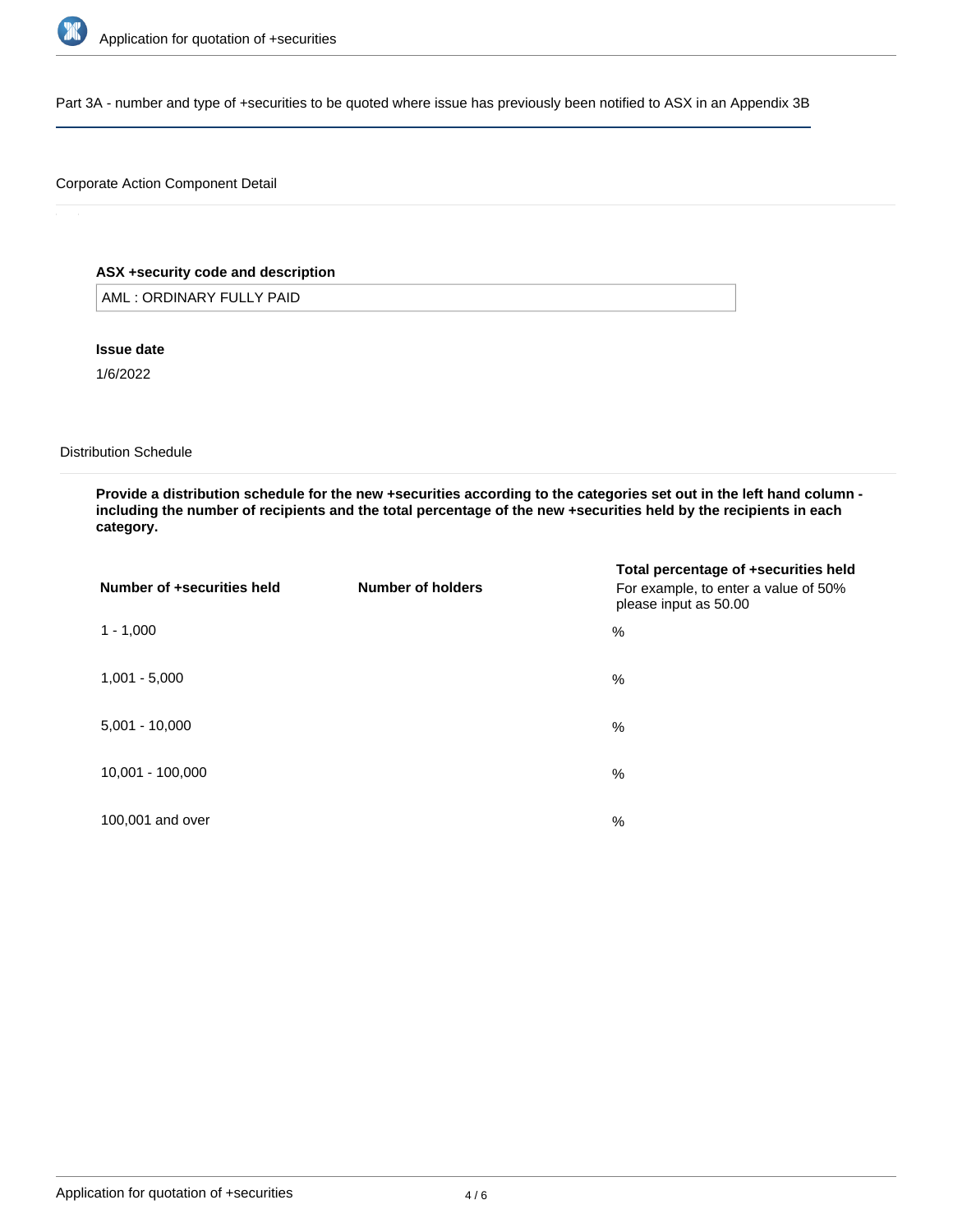

Issue details

# **Number of +securities to be quoted**

48,372,435

# **Issue currency**

**Issue price or consideration per +security**

AUD - Australian Dollar

AUD 0.04000000

**Any other information the entity wishes to provide about the +securities to be quoted**